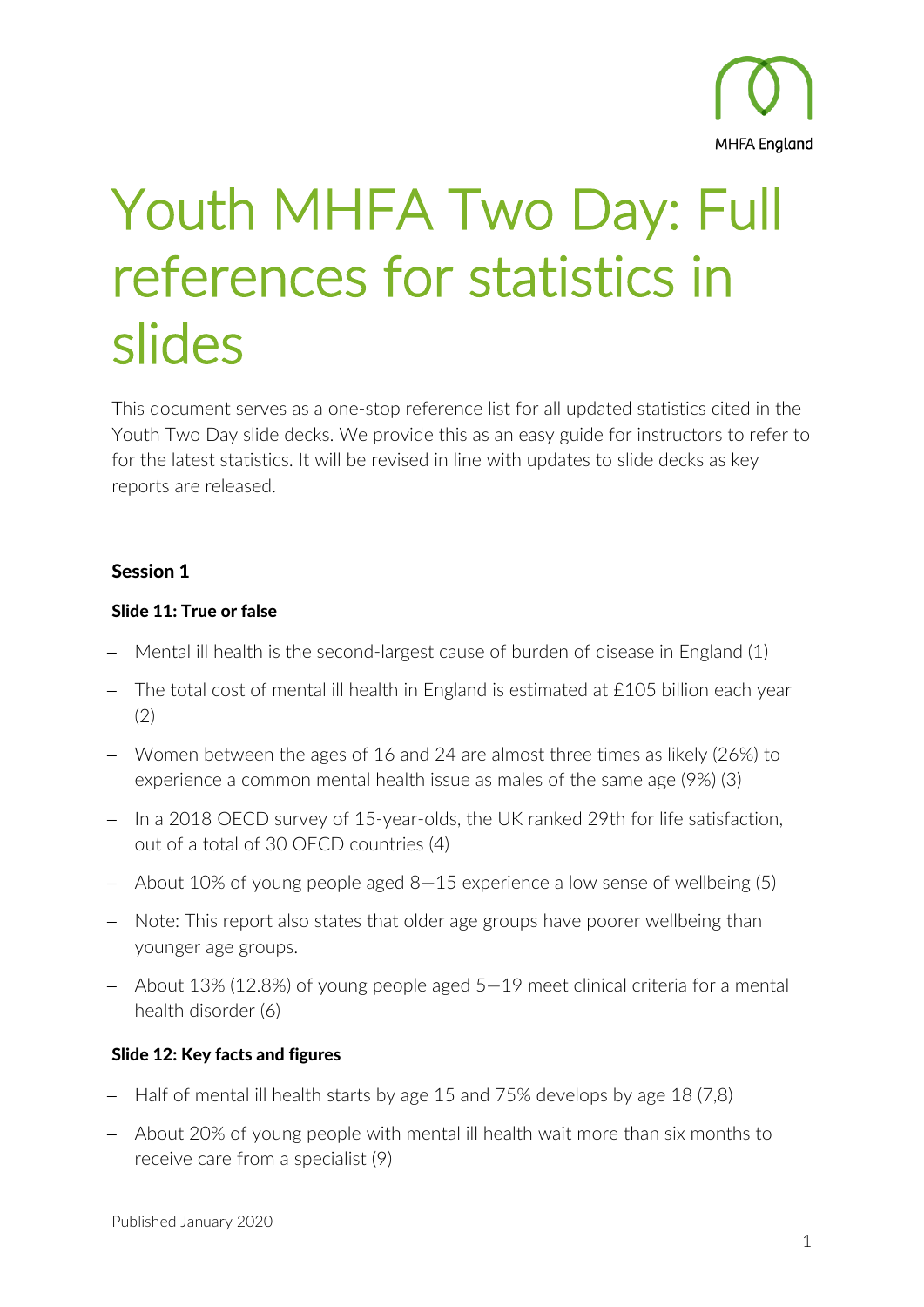

- − Only one in eight children who have been sexually abused come to the attention of statutory agencies (10)
- − In an average classroom, ten children will have witnessed their parents separate, eight will have experienced severe physical violence, sexual abuse or neglect, one will have experienced the death of a parent, and seven will have been bullied (11)
- − Up to 25% of teenagers have experienced physical violence in their intimate partner relationships (12–15)
- − Mental health issues are more likely to affect young people who identify as LGBT+ than those who do not (16–20)

# Slide 13: Prevalence of psychiatric disorders by sex and age

This information is taken from the Mental Health of Children and Young People in England 2017 report (6).

# Slides 14 and 15: Risk factors for poor mental health

This information is taken from references (7,16,21–25).

## Slide 16: Cyberbullying

- − Girls are more likely to experience cyberbullying than boys (16,26,27)
- − 21.2% of young people aged 11—19 report being cyberbullied in the past year (16)
- − Cyberbullying-related contacts to ChildLine up by 12% (2016/17) (28)

# Slides 18 and 19: Protective factors for poor mental health

This information is taken from references (21–23,25).

# Session 2

## Slide 5: Depression: Facts and figures

- − In 2017, 0.3% of 5—10 year old children met clinical criteria for depression, as did 2.7% of  $11-16$  year olds and 4.8% of  $17-19$  year olds  $(29)$
- − Major depression is more common in females than in males (29)
- − Symptoms of depression are more common and severe in young people who identify as LGBT+ than in those who do not (17,20,30)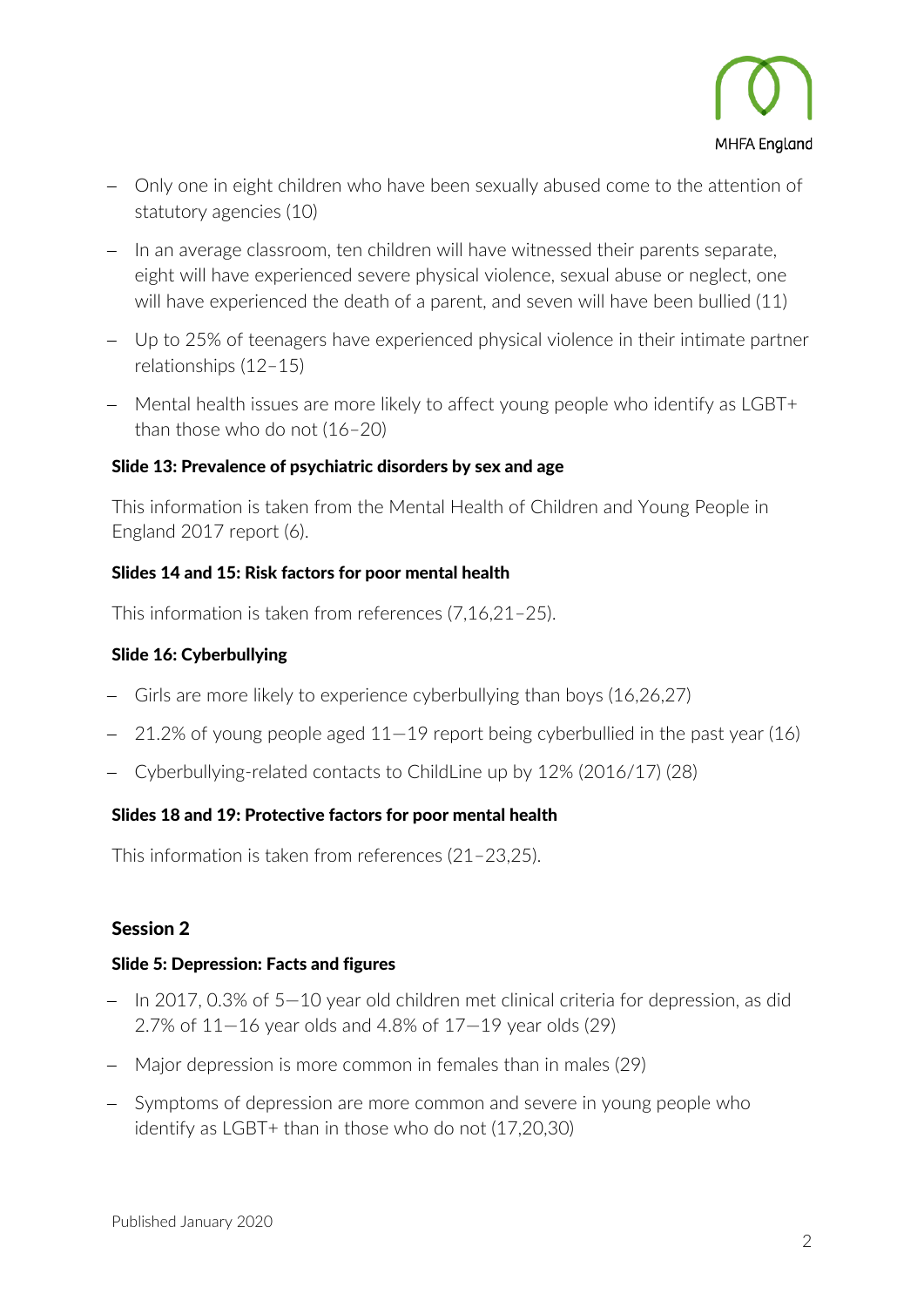

- − Up to 90% of children and young people recover from depression within the first year (31)
- − Often co-occurs with other mental health issues (32,33)

# Slide 10: Anxiety disorders: Facts and figures

- 7.2% of 5–19 year olds experience an anxiety condition (29)
- − In 2017, 3.9% of 5—10 year old children had an anxiety disorder, as did 7.5% of 11—16 year olds and 13.1% of 17-19 year olds (29)
- − Adolescents who identify as LGBT+ are at increased risk of anxiety disorders (34,35)

# Session 3

# Slide 5: The facts about suicide

- − In 2018 there were 6,154 suicides in Great Britain. This means more than 16 people per day took their life. It is estimated that 10-25 times that number attempted suicide (36,37)
- − Note: These statistics refer specifically to Great Britain. The figures were calculated using data from supplementary tables released as part of the ONS's Suicides in the UK: 2018 registrations report and adding together the 2018 suicide figures from England, Scotland and Wales. This was done to ensure that suicide statistics remained consistent and comparable across MHFA England's entire product portfolio.
- − Note: 2018 saw a change in the standard of proof used by coroners in England and Wales around ruling deaths as suicides. In England and Wales, all deaths caused by suicide are certified by a coroner. In July 2018, the standard of proof used by coroners to determine whether a death was caused by suicide was lowered to the "civil standard" (i.e., balance of probabilities), where previously a "criminal standard" was applied (i.e., beyond all reasonable doubt). The change does not affect Northern Ireland or Scotland. It is likely that lowering the standard of proof will result in an increased number of deaths recorded as suicide. It is not yet possible to establish whether the higher number of recorded suicide deaths are a result of this change. Further information is available from (36).
- − In 2017, 682 people aged 10—29 died by suicide in England and Wales (36)
- − 75% of suicides are by males; suicide is the most common cause of death for those aged 10—19 (1,36)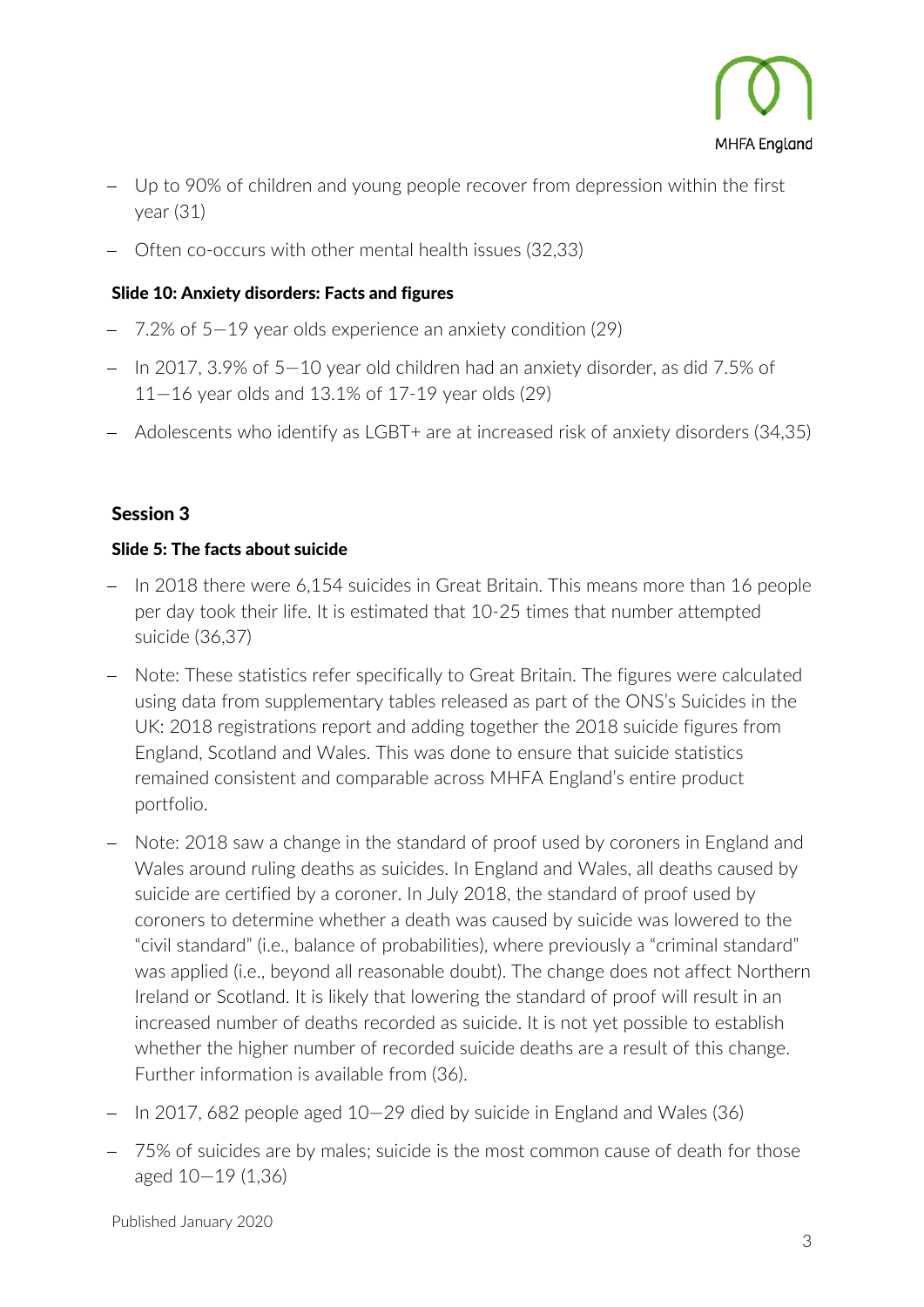

- − 43% of people aged under 20 are not in contact with health care, social care or justice services at any time before their death by suicide (24)
- − 26.8% of 16—24 year olds have had thoughts of suicide in their lifetime; 9% have attempted suicide (3)
- − 11%—32% of young people who identify as LGBT+ have attempted suicide in their lifetime (19,30,38)
- − ChildLine counselling about suicidal thoughts and feelings reached the highest ever levels with 24,549 sessions in 2017/18 (39)

# Slide 16: What is psychosis?

− Psychosis usually first emerges in young people between the ages of 15 and 30 (40)

# Slide 17: Psychosis: Facts and figures

- − 6% of the population say they have experienced at least one symptom of psychosis, such as delusions or hallucinations (3)
- − Research suggests that 9.8% of children and young people have experienced symptoms of psychosis (41)
- − Young people from BAME and migrant backgrounds are more likely to show developmental difficulties associated with psychosis and develop psychotic disorders later in life (42,43)
- − 38% of people recover after a first episode of psychosis, and symptoms improve for 58% of people (44)
- − Note: This research reviewed rates of remission and recovery for people with first episode psychosis in 79 studies from around the world. It found that 58% of patients with first episode psychosis met criteria for remission (i.e. symptom improvement) over an average of 5.5 years, and 38% met criteria for recovery over an average of 7.2 years.
- Recovery is more likely if psychotic episodes are treated early (45)

## Slide 21: Schizophrenia

- − Average age of onset is lower in men (40,46–48)
- − 10 years after diagnosis:
	- − 25% of people recovered completely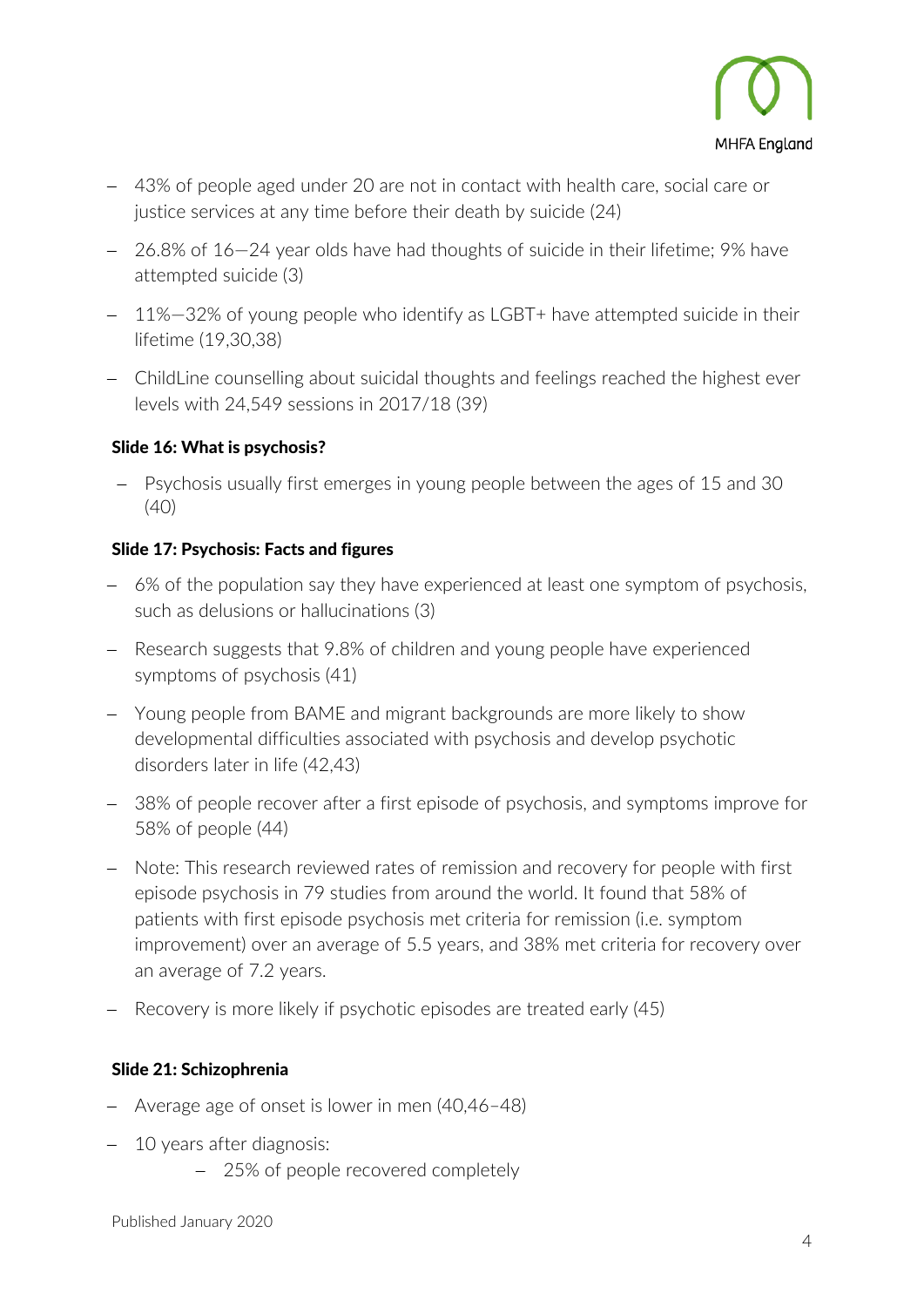

- − 25% improved, with very few relapses
- − 25% improved but needed significant ongoing support
- − 15% had chronic illness with repeated relapses
- − 10% died, usually due to suicide (49)

#### Slide 22: Bipolar disorder

− Often starts between adolescence and mid-30s (50,51)

## Session 4

#### Slide 6: Self-harm: Facts and figures

- − About 18% of students aged 12—17 report self-harming at some point in their life  $(52)$
- − It's more common in veterans, young people, women, members of LGBT+ community, prisoners, asylum seekers, and those who've been abused (53)
- − 25.7% of women and 9.7% of men aged 16—24 report having self-harmed at some point in their life (3)
- − 18,778 children and young people were admitted to hospital for self-harm in England and Wales in 2015/16, a 14% rise from 2013/14 (54)
- − Self-harming behaviours can begin at any age, but commonly start between ages 13 and 15 (55)
- − In 2018/19, ChildLine provided 13,406 counselling sessions about self-harm across the UK (56)
- − People who self-harm are approximately 49 times more likely to die by suicide (57)
- − Note: Further information on suicide risk following self-harm can be found in (58,59). Information on suicide risk following self-harm in children and young people can be found in (60,61).

## Slide 17: What are eating disorders?

− Up to 725,000 people in the UK have an eating disorder (62)

#### Slide 18: Eating disorders: Facts and figures

− 0.4% of 5—19 year olds experience symptoms of an eating disorder (63)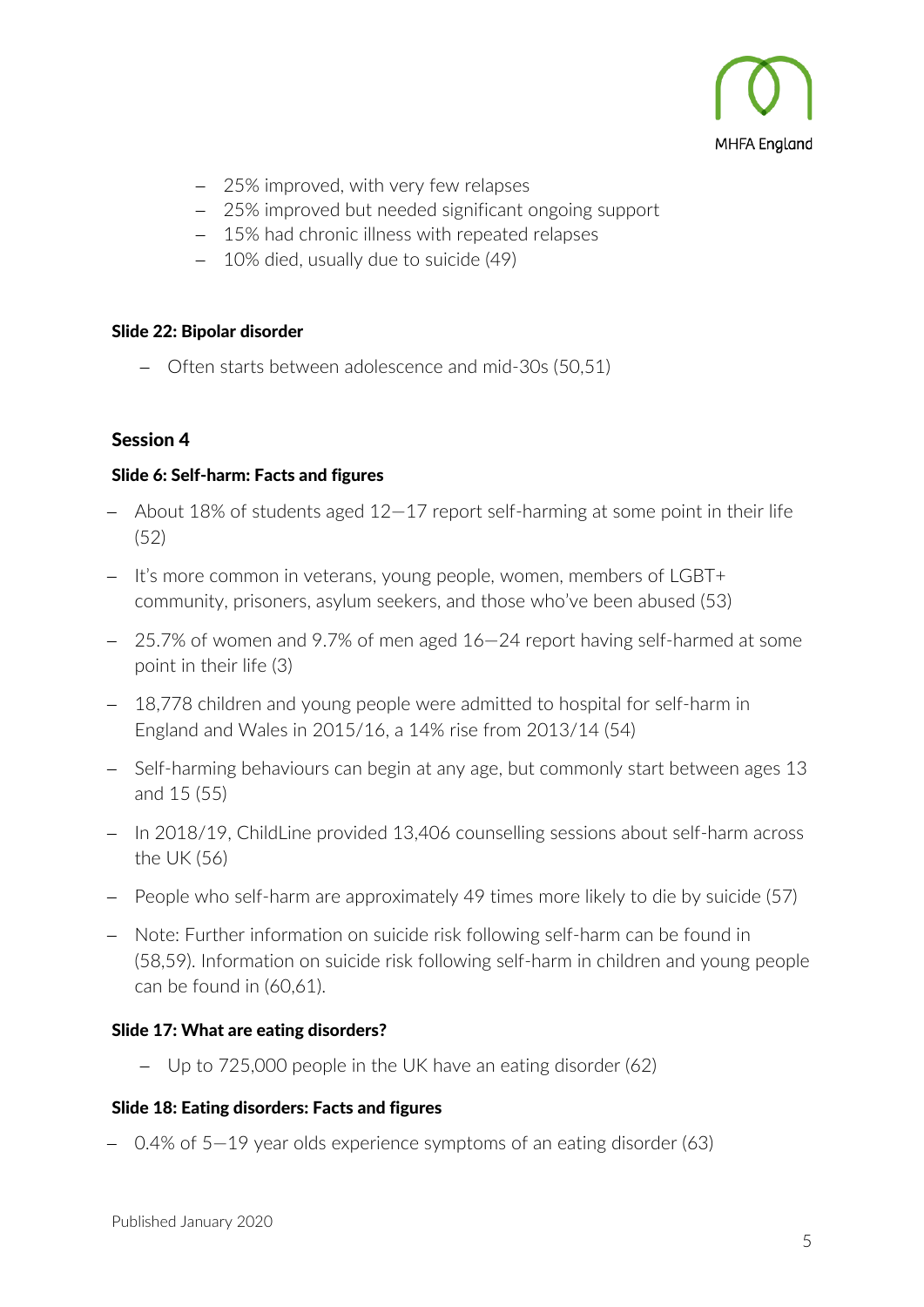

- − Hospital Episode Statistics data shows 2,703 people were admitted to hospital for an eating disorder in 2015/16, an 8% drop from the previous 12 months. 91% were female (64)
- − The most common age of hospital admission was 15 years for both females and males (64)
- − About 25% of those experiencing symptoms of eating disorders are male (65)
- − Young people who identify as LGBT+ are more likely to show symptoms of eating disorders than those who do not identify as LGBT+ (18,19,66)

## Slide 19: Anorexia nervosa

- − At high risk of premature death and suicide (67)
- − Often co-occurs with other mental and physical health issues (68)
- − Average age of onset is 16 years (69)
- − About 50% of patients fully recover, about 30% improve and about 20% stay chronically ill (69,70)

## Slide 20: Bulimia nervosa

- − 0.8% of people in the UK meet criteria for bulimia (71)
- − More common in females (72–74)
- − Most commonly diagnosed in females aged 16—20 (72)
- − 45% recover fully, 27% improve, 23% stay chronically ill (75)

#### Slide 21: Binge eating disorder

− More common than anorexia or bulimia: 3.6% of people in the UK meet criteria for binge eating disorder (71)

## References

- 1. Public Health England. Health profile for England: 2019 [Internet]. 2019. Available from: https://www.gov.uk/government/publications/health-profile-forengland-2019
- 2. Mental Health Taskforce NE. The Five Year Forward View for Mental Health. 2016 [cited 2017 May 23]; Available from: https://www.england.nhs.uk/wpcontent/uploads/2016/02/Mental-Health-Taskforce-FYFV-final.pdf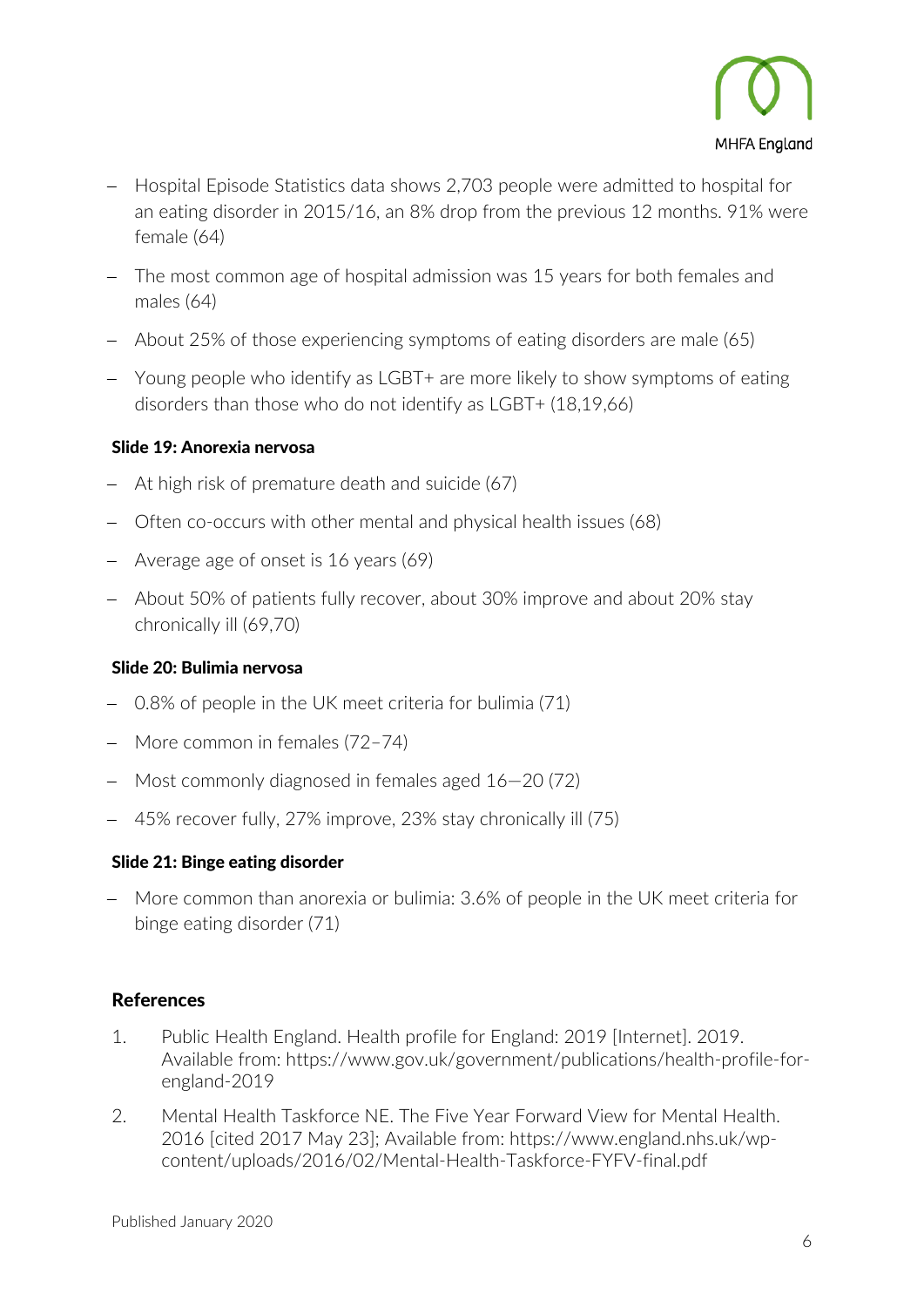

- 3. McManus S, Bebbington P, Jenkins R, Brugha T. Mental health and wellbeing in England: Adult Psychiatric Morbidity Survey 2014 [Internet]. Leeds; 2016. Available from: http://content.digital.nhs.uk/catalogue/PUB21748/apms-2014 full-rpt.pdf
- 4. OECD. PISA 2018 Results Volume III: What school life means for students' lives [Internet]. Paris; 2019. Available from: https://www.oecdilibrary.org/education/pisa-2018-results-volume-iii\_acd78851-en
- 5. Rees G, Goswami H, Pople L, Bradshaw J, Keung A, Main G. The Good Childhood Report 2013 [Internet]. 2013 [cited 2019 Feb 14]. Available from: https://www.childrenssociety.org.uk/sites/default/files/good\_childhood\_report\_ 2013 final.pdf
- 6. Sadler K, Vizard T, Ford T, Goodman A, Goodman R, Mcmanus S. Mental Health of Children and Young People in England, 2017: Trends and characteristics [Internet]. 2018 [cited 2019 Jan 7]. Available from: https://digital.nhs.uk/dataand-information/publications/statistical/mental-health-of-children-and-youngpeople-in-england/2017/2017
- 7. Davies SC. Annual Report of the Chief Medical Officer 2013, Public Mental Health Priorities: Investing in the Evidence [Internet]. 2014. Available from: https://www.gov.uk/government/uploads/system/uploads/attachment\_data/file /413196/CMO\_web\_doc.pdf
- 8. Kessler RC, Berglund P, Demler O, Jin R, Merikangas KR, Walters EE. Lifetime prevalence and age-of-onset distributions of DSM-IV disorders in the National Comorbidity Survey Replication. Arch Gen Psychiatry [Internet]. 2005 Jun 1 [cited 2018 Oct 16];62(6):593. Available from: http://archpsyc.jamanetwork.com/article.aspx?doi=10.1001/archpsyc.62.6.593
- 9. Mandalia D, Ford T, Hill S, Sadler K, Vizard T, Goodman A, et al. Mental Health of Children and Young People in England, 2017: Professional services, informal support, and education [Internet]. 2018 [cited 2019 Jan 7]. Available from: https://digital.nhs.uk/data-and-information/publications/statistical/mentalhealth-of-children-and-young-people-in-england/2017/2017
- 10. Children's Commissioner for England. Protecting children from harm: A critical assessment of child sexual abuse in the family network in England and priorities for action [Internet]. London; 2015 [cited 2019 Feb 14]. Available from: https://www.childrenscommissioner.gov.uk/wpcontent/uploads/2017/06/Protecting-children-from-harm-full-report.pdf
- 11. Faulkner J. Class of 2011 Yearbook: How happy are young people and why does it matter? [Internet]. Doncaster; 2011 [cited 2017 May 31]. Available from: https://www.relate.org.uk/sites/default/files/publication-class-2011-yearbook-2011.pdf
- 12. Barter C, McCarry M, Berridge D, Evans K. Partner exploitation and violence in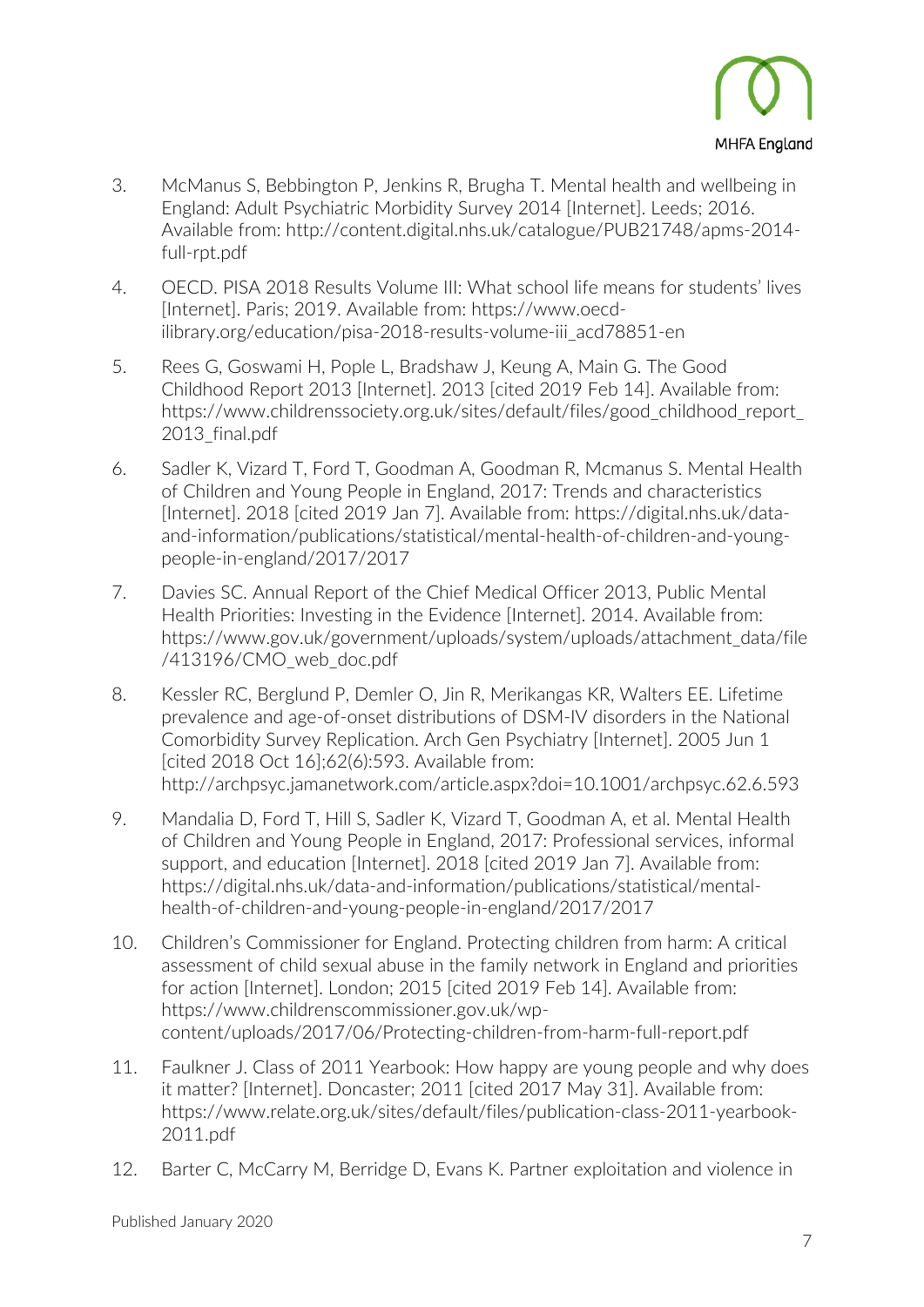

teenage intimate relationships. 2009; Available from: https://www.nspcc.org.uk/globalassets/documents/research-reports/partnerexploitation-violence-teenage-intimate-relationships-report.pdf

- 13. Leen E, Sorbring E, Mawer M, Holdsworth E, Helsing B, Bowen E. Prevalence, dynamic risk factors and the efficacy of primary interventions for adolescent dating violence: An international review. Aggress Violent Behav [Internet]. 2013 Jan 1 [cited 2019 Feb 15];18(1):159–74. Available from: https://www.sciencedirect.com/science/article/pii/S1359178912001292
- 14. Young H, Turney C, White J, Bonell C, Lewis R, Fletcher A. Dating and relationship violence among 16–19 year olds in England and Wales: a crosssectional study of victimization. J Public Health (Bangkok) [Internet]. 2018 Dec 1 [cited 2019 Feb 15];40(4):738–46. Available from: https://academic.oup.com/jpubhealth/article/40/4/738/4614416
- 15. Barter C, Stanley N, Wood M, Lanau A, Aghtaie N, Larkins C, et al. Young people's online and face-to-face experiences of interpersonal violence and abuse and their subjective impact across five European countries. Psychol Violence [Internet]. 2017 Jul [cited 2019 Feb 15];7(3):375–84. Available from: http://doi.apa.org/getdoi.cfm?doi=10.1037/vio0000096
- 16. Marcheselli F, Brodie E, Yeoh SN, Pearce N, McManus S, Sadler K, et al. Mental Health of Children and Young People in England, 2017: Behaviours, lifestyles and identities [Internet]. 2018 [cited 2019 Jan 7]. Available from: https://digital.nhs.uk/data-and-information/publications/statistical/mentalhealth-of-children-and-young-people-in-england/2017/2017
- 17. Butler C, Joiner R, Bradley R, Bowles M, Bowes A, Russell C, et al. Self-harm prevalence and ideation in a community sample of cis, trans and other youth. Int J Transgenderism [Internet]. 2019 [cited 2019 Jun 10]; Available from: https://www.tandfonline.com/doi/abs/10.1080/15532739.2019.1614130
- 18. Calzo JP, Austin SB, Micali N. Sexual orientation disparities in eating disorder symptoms among adolescent boys and girls in the UK. Eur Child Adolesc Psychiatry [Internet]. 2018 Nov 17 [cited 2019 Jun 11];27(11):1483–90. Available from: http://link.springer.com/10.1007/s00787-018-1145-9
- 19. Connolly MD, Zervos MJ, Barone CJ, Johnson CC, Joseph CLM. The mental health of transgender youth: Advances in understanding. J Adolesc Heal [Internet]. 2016 Nov 1 [cited 2019 Jun 11];59(5):489–95. Available from: https://www.sciencedirect.com/science/article/pii/S1054139X1630146X
- 20. Lucassen MF, Stasiak K, Samra R, Frampton CM, Merry SN. Sexual minority youth and depressive symptoms or depressive disorder: A systematic review and meta-analysis of population-based studies. Aust New Zeal J Psychiatry [Internet]. 2017 Aug [cited 2020 Jan 15];51(8):774–87. Available from: http://journals.sagepub.com/doi/10.1177/0004867417713664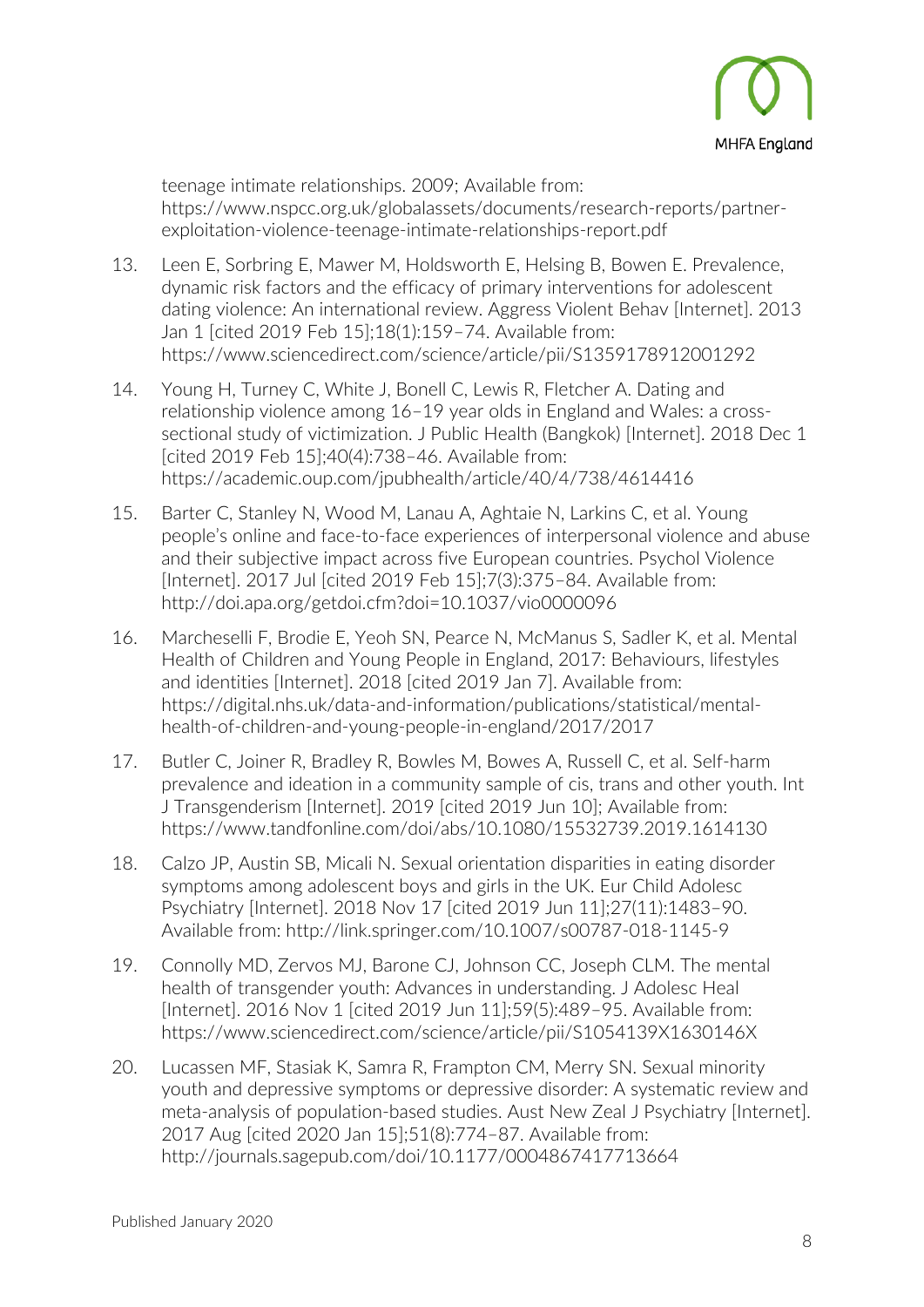

- 21. Department for Education. Mental Health and Behaviour in Schools [Internet]. 2018. Available from: https://assets.publishing.service.gov.uk/government/uploads/system/uploads/at tachment data/file/755135/Mental health and behaviour in schools .pdf
- 22. World Health Organization. Risks to mental health: an overview of vulnerabilities and risk factors [Internet]. 2012 [cited 2018 Oct 29]. Available from: http://www.who.int/mental\_health/mhgap/risks\_to\_mental\_health\_EN\_27\_08\_1 2.pdf
- 23. Rutter M. Resilience in the face of adversity. Protective factors and resistance to psychiatric disorder. Br J Psychiatry [Internet]. 1985 Dec 1 [cited 2018 Oct 29];147(6):598–611. Available from: https://www.cambridge.org/core/journals/the-british-journal-ofpsychiatry/article/resilience-in-the-face-ofadversity/5DFD1650463B8F834D2C9E4239BCD5CB
- 24. Rodway C, Tham SG, Ibrahim S, Turnbull P, Windfuhr K, Shaw J, et al. Suicide in children and young people in England: a consecutive case series. The Lancet Psychiatry [Internet]. 2016 Aug 1 [cited 2020 Jan 15];3(8):751–9. Available from: https://www.sciencedirect.com/science/article/pii/S2215036616300943
- 25. Faculty of Public Health, Mental Health Foundation. Better Mental Health for All: A Public Health Approach to Mental Health Improvement [Internet]. London; 2016. Available from: https://www.fph.org.uk/media/1644/better-mentalhealth-for-all-final-low-res.pdf
- 26. Brooks F, Chester K, Klemera E, Magnusson J. Cyberbullying: An analysis of data from the Health Behaviour in School-aged Children (HBSC) survey for England, 2014 [Internet]. London; 2017 [cited 2018 Oct 15]. Available from: https://assets.publishing.service.gov.uk/government/uploads/system/uploads/at tachment\_data/file/621070/Health\_behaviour\_in\_school\_age\_children\_cyberbull ying.pdf
- 27. Przybylski AK, Bowes L. Cyberbullying and adolescent well-being in England: a population-based cross-sectional study. Lancet Child Adolesc Heal [Internet]. 2017 Sep 1 [cited 2018 Oct 15];1(1):19–26. Available from: https://www.sciencedirect.com/science/article/pii/S2352464217300111
- 28. NSPCC. How safe are our children? The most comprehensive overview of child protection in the UK [Internet]. 2017. Available from: https://www.nspcc.org.uk/globalassets/documents/research-reports/how-safechildren-2017-report.pdf
- 29. Vizard T, Pearce N, Davis J, Sadler K, Ford T, Goodman R, et al. Mental Health of Children and Young People in England, 2017: Emotional disorders [Internet]. 2018 [cited 2019 Jan 7]. Available from: https://digital.nhs.uk/data-andinformation/publications/statistical/mental-health-of-children-and-youngpeople-in-england/2017/2017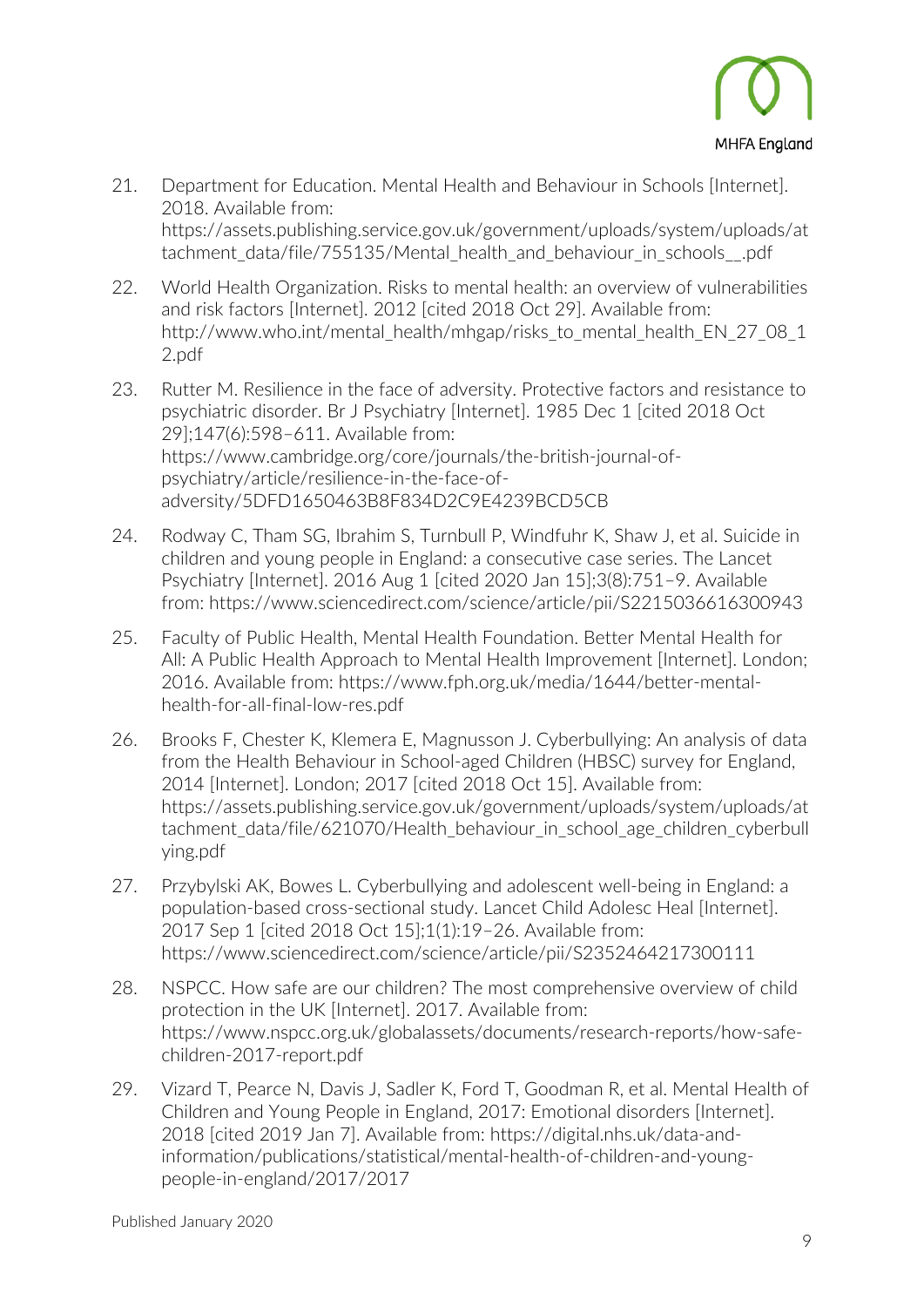

30. Irish M, Solmi F, Mars B, King M, Lewis G, Pearson RM, et al. Depression and self-harm from adolescence to young adulthood in sexual minorities compared with heterosexuals in the UK: a population-based cohort study. Lancet Child Adolesc Heal [Internet]. 2019 Feb 1 [cited 2019 Jun 11];3(2):91–8. Available from:

https://www.sciencedirect.com/science/article/abs/pii/S2352464218303432

- 31. Thapar A, Collishaw S, Pine DS, Thapar AK. Depression in adolescence. Lancet [Internet]. 2012 Mar 17 [cited 2019 Feb 15];379(9820):1056–67. Available from: http://www.ncbi.nlm.nih.gov/pubmed/22305766
- 32. Brent D, Maalouf F. Depressive disorders in childhood and adolescence. In: Thapar A, Pine DS, Leckman JF, Scott S, Snowling MJ, Taylor E, editors. Rutter's Child and Adolescent Psychiatry [Internet]. 6th Editio. Chichester, UK: John Wiley & Sons, Ltd; 2015 [cited 2019 Feb 15]. p. 874–92. Available from: http://doi.wiley.com/10.1002/9781118381953.ch63
- 33. Cullen KR, Bortnova A. Mood Disorders in Children and Adolescents. In: Fatemi SH, Clayton P, editors. The Medical Basis of Psychiatry [Internet]. 4th Editio. New York, NY: Springer New York; 2016 [cited 2019 Feb 15]. p. 371–400. Available from: http://link.springer.com/10.1007/978-1-4939-2528-5\_19
- 34. Jones A, Robinson E, Oginni O, Rahman Q, Rimes KA. Anxiety disorders, gender nonconformity, bullying and self-esteem in sexual minority adolescents: prospective birth cohort study. J Child Psychol Psychiatry [Internet]. 2017 Nov 1 [cited 2019 Jun 7];58(11):1201–9. Available from: http://doi.wiley.com/10.1111/jcpp.12757
- 35. Thorne N, Witcomb GL, Nieder T, Nixon E, Yip A, Arcelus J. A comparison of mental health symptomatology and levels of social support in young treatment seeking transgender individuals who identify as binary and non-binary. Int J Transgenderism [Internet]. 2018 May 8 [cited 2019 Jun 11];1–10. Available from:

https://www.tandfonline.com/doi/full/10.1080/15532739.2018.1452660

- 36. Office for National Statistics. Suicides in the UK: 2018 registrations [Internet]. 2019 [cited 2020 Jan 6]. Available from: https://www.ons.gov.uk/peoplepopulationandcommunity/birthsdeathsandmarria ges/deaths/bulletins/suicidesintheunitedkingdom/2018registrations
- 37. World Health Organization. Preventing Suicide: A Global Imperative [Internet]. 2014. Available from: http://apps.who.int/iris/bitstream/10665/131056/1/9789241564779\_eng.pdf
- 38. Rimes KA, Goodship N, Ussher G, Baker D, West E. Non-binary and binary transgender youth: Comparison of mental health, self-harm, suicidality, substance use and victimization experiences. Int J Transgenderism [Internet]. 2017 [cited 2019 Jun 10]; Available from: https://www.tandfonline.com/doi/full/10.1080/15532739.2017.1370627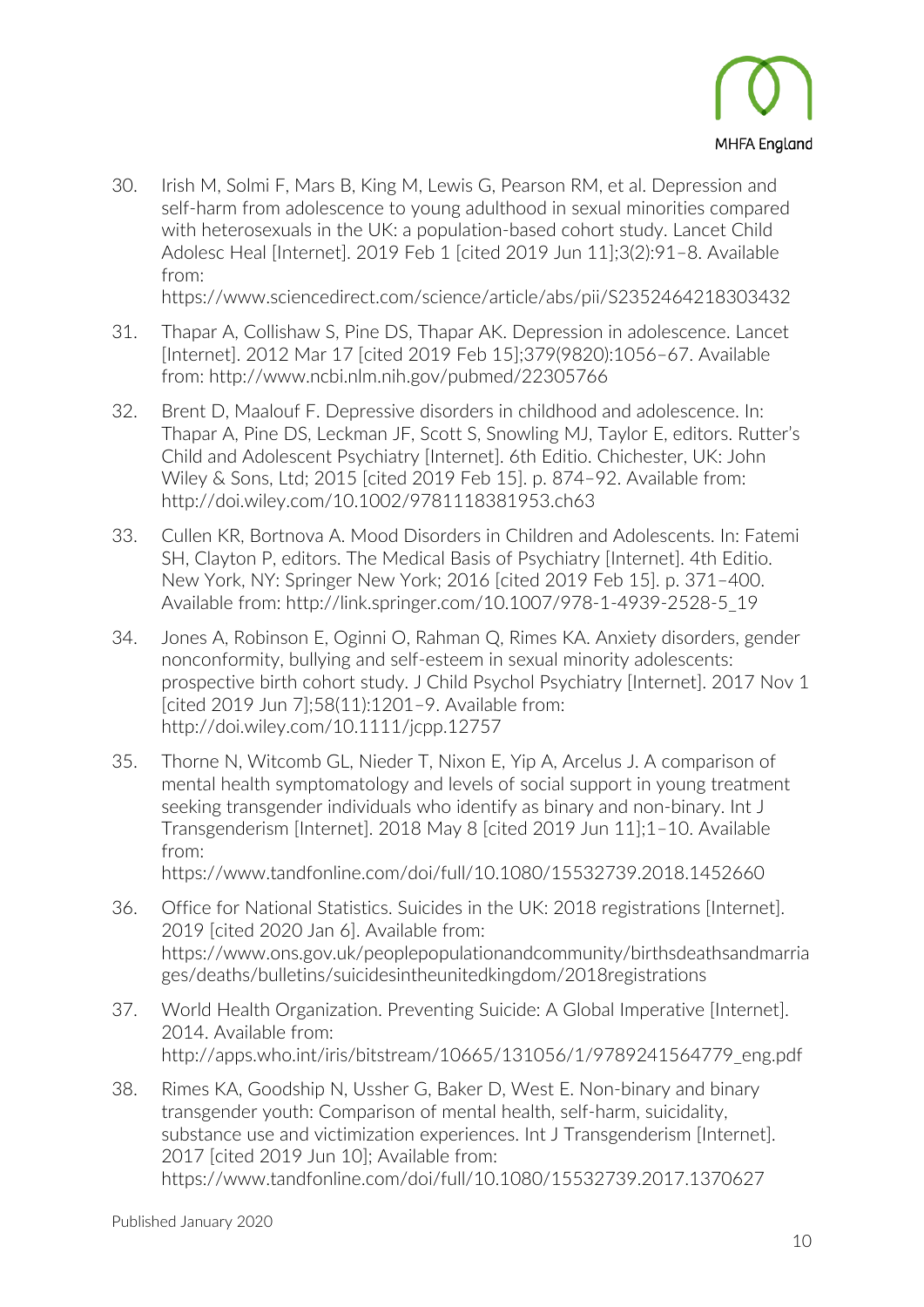

- 39. NSPCC, Childline. The Courage to Talk: Childline annual review 2017/18 [Internet]. 2018 [cited 2019 Feb 15]. Available from: https://learning.nspcc.org.uk/media/1596/courage-talk-childline-annual-review-2017-18.pdf
- 40. Drake RJ, Addington J, Viswanathan AC, Lewis SW, Cotter J, Yung AR, et al. How age and gender predict illness course in a first-episode nonaffective psychosis cohort. J Clin Psychiatry [Internet]. 2016 [cited 2019 Feb 14];77(3):e283-9. Available from: https://europepmc.org/abstract/med/26890690
- 41. Healy C, Brannigan R, Dooley N, Coughlan H, Clarke M, Kelleher I, et al. Childhood and adolescent psychotic experiences and risk of mental disorder: A systematic review and meta-analysis [Internet]. Vol. 49, Psychological Medicine. Cambridge University Press; 2019 [cited 2020 Jan 7]. p. 1589–99. Available from: https://www.cambridge.org/core/journals/psychologicalmedicine/article/childhood-and-adolescent-psychotic-experiences-and-risk-ofmental-disorder-a-systematic-review-andmetaanalysis/4689485386C31BC5F235FB174B4732CC
- 42. Laurens KR, Cullen AE. Toward earlier identification and preventative intervention in schizophrenia: evidence from the London Child Health and Development Study. Soc Psychiatry Psychiatr Epidemiol [Internet]. 2016 [cited 2019 Jun 7];51:475–91. Available from: https://link.springer.com/content/pdf/10.1007%2Fs00127-015-1151-x.pdf
- 43. Kirkbride JB, Hameed Y, Ioannidis K, Ankireddypalli G, Crane CM, Nasir M, et al. Ethnic minority status, age-at-immigration and psychosis risk in rural environments: Evidence from the SEPEA study. Schizophr Bull [Internet]. 2017 [cited 2019 Jun 7];43(6):1251–61. Available from: https://academic.oup.com/schizophreniabulletin/articleabstract/43/6/1251/3829518
- 44. Lally J, Ajnakina O, Stubbs B, Cullinane M, Murphy KC, Gaughran F, et al. Remission and recovery from first-episode psychosis in adults: systematic review and meta-analysis of long-term outcome studies. Br J Psychiatry [Internet]. 2017 Dec 2 [cited 2019 Feb 15];211(06):350–8. Available from: https://www.cambridge.org/core/product/identifier/S0007125000285632/typ e/journal\_article
- 45. Santesteban-Echarri O, Paino M, Rice S, González-Blanch C, McGorry P, Gleeson J, et al. Predictors of functional recovery in first-episode psychosis: A systematic review and meta-analysis of longitudinal studies. Clin Psychol Rev [Internet]. 2017 Dec 1 [cited 2019 Feb 15];58:59–75. Available from: https://www.sciencedirect.com/science/article/pii/S0272735817301472
- 46. Riecher-Rössler A, Butler S, Kulkarni J. Sex and gender differences in schizophrenic psychoses—a critical review. Arch Womens Ment Health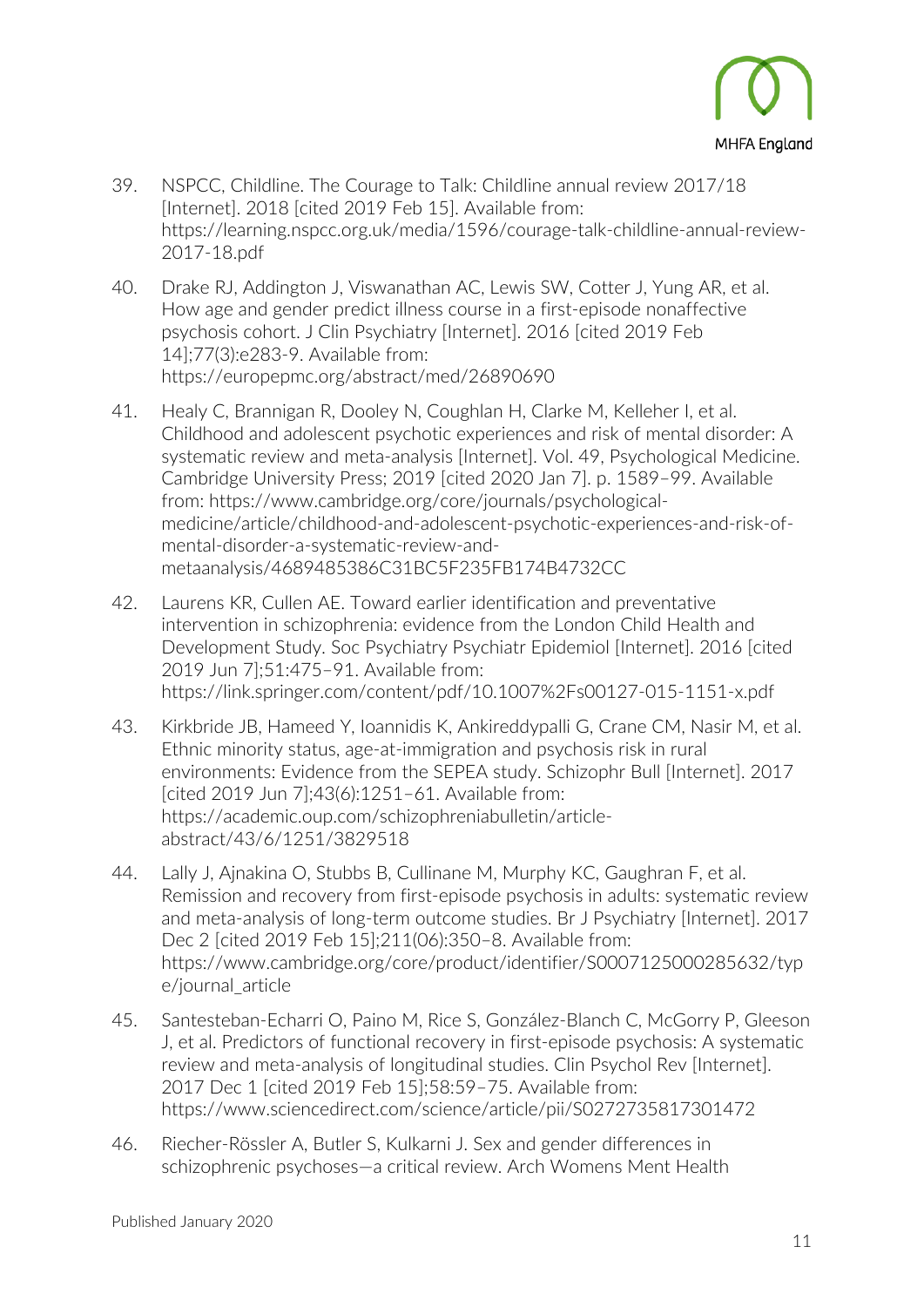

[Internet]. 2018 Dec 16 [cited 2019 Feb 15];21(6):627–48. Available from: http://link.springer.com/10.1007/s00737-018-0847-9

- 47. Eranti S V., MacCabe JH, Bundy H, Murray RM. Gender difference in age at onset of schizophrenia: a meta-analysis. Psychol Med [Internet]. 2013 Jan 8 [cited 2016 Dec 2];43(01):155–67. Available from: http://www.ncbi.nlm.nih.gov/pubmed/22564907
- 48. Miettunen J, Immonen J, McGrath JJ, Isohanni M, Jääskeläinen E. The Age of Onset of Schizophrenia Spectrum Disorders. In: de Girolamo G, McGorry PD, Sartorius N, editors. Age of Onset of Mental Disorders [Internet]. Springer International Publishing; 2019 [cited 2020 Jan 9]. p. 55–73. Available from: https://link.springer.com/chapter/10.1007/978-3-319-72619-9\_4
- 49. Torrey EF. Surviving Schizophrenia: A Family Manual. 6th ed. New York: Harper Perennial; 2013.
- 50. Dagani J, Baldessarini RJ, Signorini G, Nielssen O, de Girolamo G, Large M. The Age of Onset of Bipolar Disorders. In: de Girolamo G, McGorry PD, Sartorius N, editors. Age of Onset of Mental Disorders [Internet]. Springer International Publishing; 2019 [cited 2020 Jan 9]. p. 75–110. Available from: https://link.springer.com/chapter/10.1007/978-3-319-72619-9\_5
- 51. Bellivier F, Etain B, Malafosse A, Henry C, Kahn J-P, Elgrabli-Wajsbrot O, et al. Age at onset in bipolar I affective disorder in the USA and Europe. World J Biol Psychiatry [Internet]. 2014 Jul 21 [cited 2018 Jul 2];15(5):369–76. Available from: http://www.tandfonline.com/doi/full/10.3109/15622975.2011.639801
- 52. Geulayov G, Casey D, McDonald KC, Foster P, Pritchard K, Wells C, et al. Incidence of suicide, hospital-presenting non-fatal self-harm, and communityoccurring non-fatal self-harm in adolescents in England (the iceberg model of self-harm): a retrospective study. The Lancet Psychiatry [Internet]. 2018 Feb 1 [cited 2018 Oct 15];5(2):167–74. Available from: https://www.thelancet.com/journals/lanpsy/article/PIIS2215-0366(17)30478- 9/fulltext
- 53. Royal College of Psychiatrists. Self-harm, suicide and risk: helping people who self-harm [Internet]. 2010. Available from: https://www.rcpsych.ac.uk/docs/default-source/improving-care/better-mhpolicy/college-reports/college-report-cr158.pdf?sfvrsn=fcf95b93\_2
- 54. NSPCC. Rise in children hospitalised for self-harm as thousands contact Childline | NSPCC [Internet]. 2016 [cited 2017 Jul 14]. Available from: https://www.nspcc.org.uk/what-we-do/news-opinion/rise-children-hospitalisedself-harm-thousands-contact-childline/
- 55. Morey Y, Mellon D, Dailami N, Verne J, Tapp A. Adolescent self-harm in the community: an update on prevalence using a self-report survey of adolescents aged 13–18 in England. J Public Health (Bangkok) [Internet]. 2017 Mar 1 [cited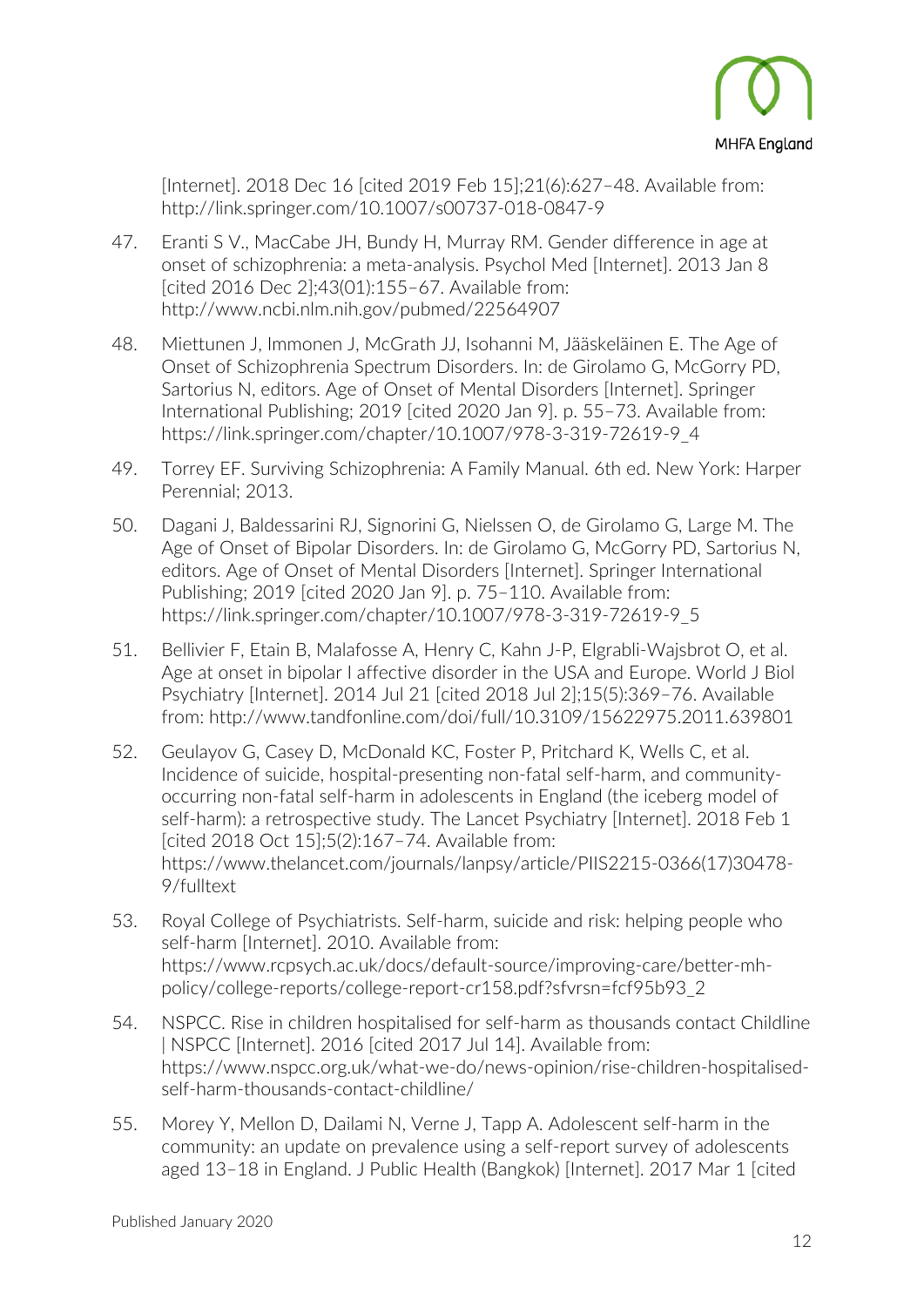

2019 Feb 14];39(1):58–64. Available from: https://academic.oup.com/jpubhealth/articlelookup/doi/10.1093/pubmed/fdw010

- 56. NSPCC, Childline. Childline annual review 2018-19 [Internet]. 2019. Available from: https://learning.nspcc.org.uk/media/1898/childline-annual-review-2018- 19.pdf
- 57. Hawton K, Bergen H, Cooper J, Turnbull P, Waters K, Ness J, et al. Suicide following self-harm: findings from the Multicentre Study of Self-Harm in England, 2000-2012. J Affect Disord [Internet]. 2015 Apr 1 [cited 2018 Apr 24];175:147–51. Available from: http://www.ncbi.nlm.nih.gov/pubmed/25617686
- 58. Geulayov G, Casey D, Bale L, Brand F, Clements C, Farooq B, et al. Suicide following presentation to hospital for non-fatal self-harm in the Multicentre Study of Self-harm: a long-term follow-up study. The Lancet Psychiatry [Internet]. 2019 Dec 1 [cited 2020 Jan 7];6(12):1021–30. Available from: https://www.thelancet.com/journals/lanpsy/article/PIIS2215-0366(19)30402- X/fulltext
- 59. Carr MJ, Ashcroft DM, Kontopantelis E, While D, Awenat Y, Cooper J, et al. Premature death among primary care patients with a history of self-harm. Ann Fam Med [Internet]. 2017 May 1 [cited 2020 Jan 7];15(3):246–54. Available from: http://www.annfammed.org/content/15/3/246.long
- 60. Castellví P, Lucas-Romero E, Miranda-Mendizábal A, Parés-Badell O, Almenara J, Alonso I, et al. Longitudinal association between self-injurious thoughts and behaviors and suicidal behavior in adolescents and young adults: A systematic review with meta-analysis [Internet]. Vol. 215, Journal of Affective Disorders. Elsevier B.V.; 2017 [cited 2020 Jan 15]. p. 37–48. Available from: https://www.sciencedirect.com/science/article/abs/pii/S016503271631672X?v ia%3Dihub
- 61. Hawton K, Bale L, Brand F, Townsend E, Ness J, Waters K, et al. Mortality in children and adolescents following presentation to hospital after non-fatal selfharm in the Multicentre Study of Self-harm: a prospective observational cohort study. Lancet Child Adolesc Heal [Internet]. 2020 Jan [cited 2020 Jan 15]; Available from: https://linkinghub.elsevier.com/retrieve/pii/S2352464219303736
- 62. Beat. The costs of eating disorders: Social, health and economic impact [Internet]. 2015. Available from: https://www.beateatingdisorders.org.uk/uploads/documents/2017/10/thecosts-of-eating-disorders-final-original.pdf
- 63. Marcheselli F, McManus S, Sadler K, Vizard T, Ford T, Goodman A, et al. Mental Health of Children and Young People in England, 2017: Autism spectrum, eating and other less common disorders [Internet]. 2018 [cited 2019 Jan 7]. Available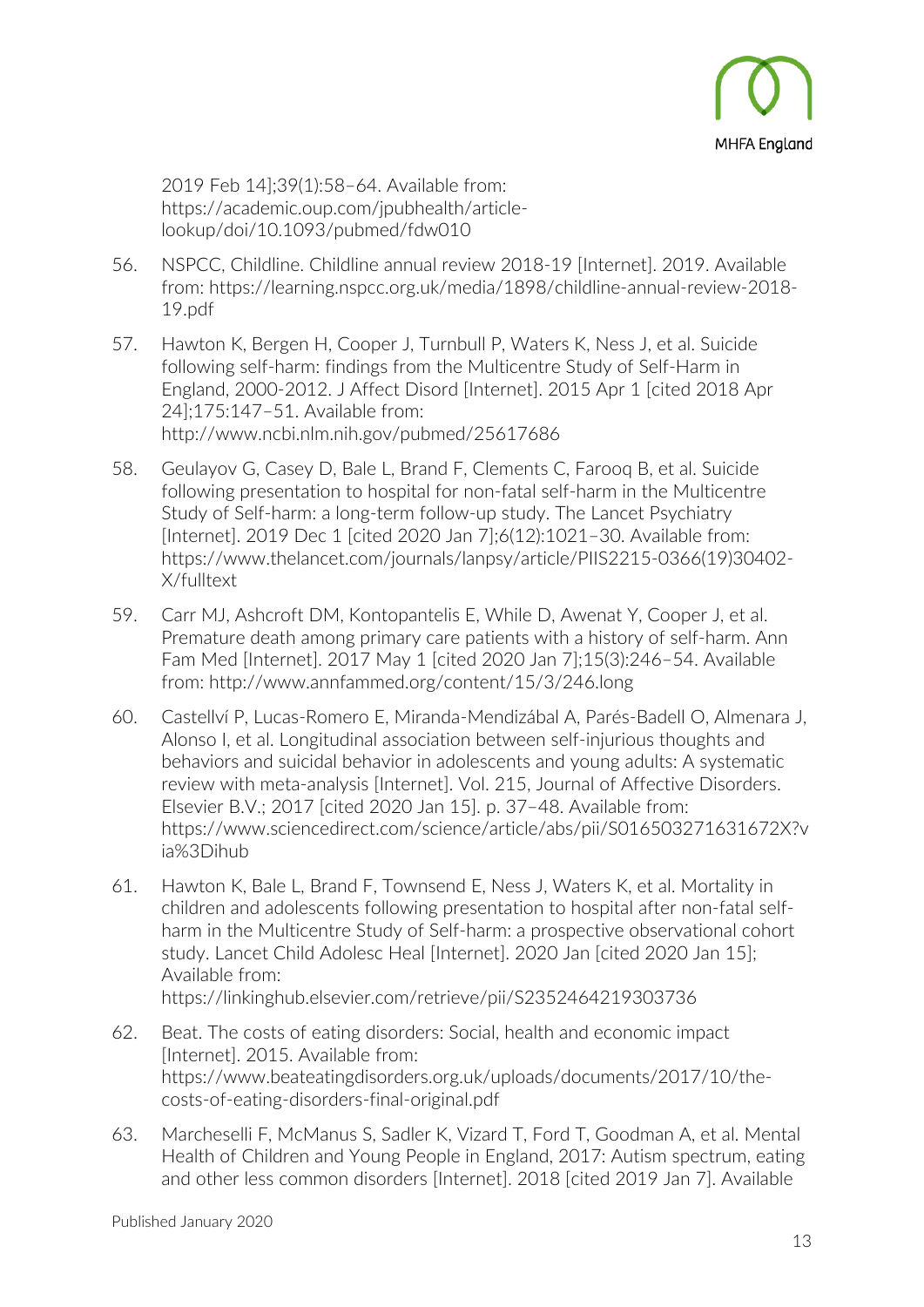

from: https://digital.nhs.uk/data-and-information/publications/statistical/mentalhealth-of-children-and-young-people-in-england/2017/2017

- 64. Health and Social Care Information Centre. Hospital Episode Statistics: Provisional monthly topic of interest: Eating disorders [Internet]. 2016 [cited 2017 Jul 17]. Available from: http://content.digital.nhs.uk/catalogue/PUB20298/prov-mont-hes-admi-outpae-April 2015 to January 2016-toi-rep.pdf
- 65. Sweeting H, Walker L, MacLean A, Patterson C, Räisänen U, Hunt K. Prevalence of eating disorders in males: a review of rates reported in academic research and UK mass media. Int J Mens Health [Internet]. 2015 [cited 2016 Dec 2];14(2). Available from: http://www.ncbi.nlm.nih.gov/pubmed/26290657
- 66. Coelho JS, Suen J, Clark BA, Marshall SK, Geller J, Lam PY. Eating Disorder Diagnoses and Symptom Presentation in Transgender Youth: a Scoping Review [Internet]. Vol. 21, Current Psychiatry Reports. Current Medicine Group LLC 1; 2019 [cited 2020 Jan 15]. Available from: https://link.springer.com/article/10.1007/s11920-019-1097-x
- 67. Chesney E, Goodwin GM, Fazel S. Risks of all-cause and suicide mortality in mental disorders: a meta-review. World Psychiatry [Internet]. 2014 Jun 1 [cited 2017 Jul 10];13(2):153–60. Available from: http://doi.wiley.com/10.1002/wps.20128
- 68. Zipfel S, Giel KE, Bulik CM, Hay P, Schmidt U. Anorexia nervosa: aetiology, assessment, and treatment. The Lancet Psychiatry [Internet]. 2015 Dec 1 [cited 2019 Feb 15];2(12):1099–111. Available from: https://linkinghub.elsevier.com/retrieve/pii/S2215036615003569
- 69. Crow SJ, Eckert ED. Anorexia Nervosa and Bulimia Nervosa. In: Fatemi SH, Clayton P, editors. The Medical Basis of Psychiatry [Internet]. 4th Editio. New York, NY: Springer New York; 2016 [cited 2019 Feb 15]. p. 211–28. Available from: http://link.springer.com/10.1007/978-1-4939-2528-5\_12
- 70. Steinhausen H-C. The outcome of anorexia nervosa in the 20th century. Am J Psychiatry [Internet]. 2002 Aug 1 [cited 2019 Feb 15];159(8):1284–93. Available from: http://psychiatryonline.org/doi/abs/10.1176/appi.ajp.159.8.1284
- 71. Solmi F, Hotopf M, Hatch SL, Treasure J, Micali N. Eating disorders in a multiethnic inner-city UK sample: prevalence, comorbidity and service use. Soc Psychiatry Psychiatr Epidemiol [Internet]. 2016 Mar 2 [cited 2019 Feb 15];51(3):369–81. Available from: http://link.springer.com/10.1007/s00127- 015-1146-7
- 72. Wood S, Marchant A, Allsopp M, Wilkinson K, Bethel J, Jones H, et al. Epidemiology of eating disorders in primary care in children and young people: A Clinical Practice Research Datalink study in England. BMJ Open [Internet]. 2019